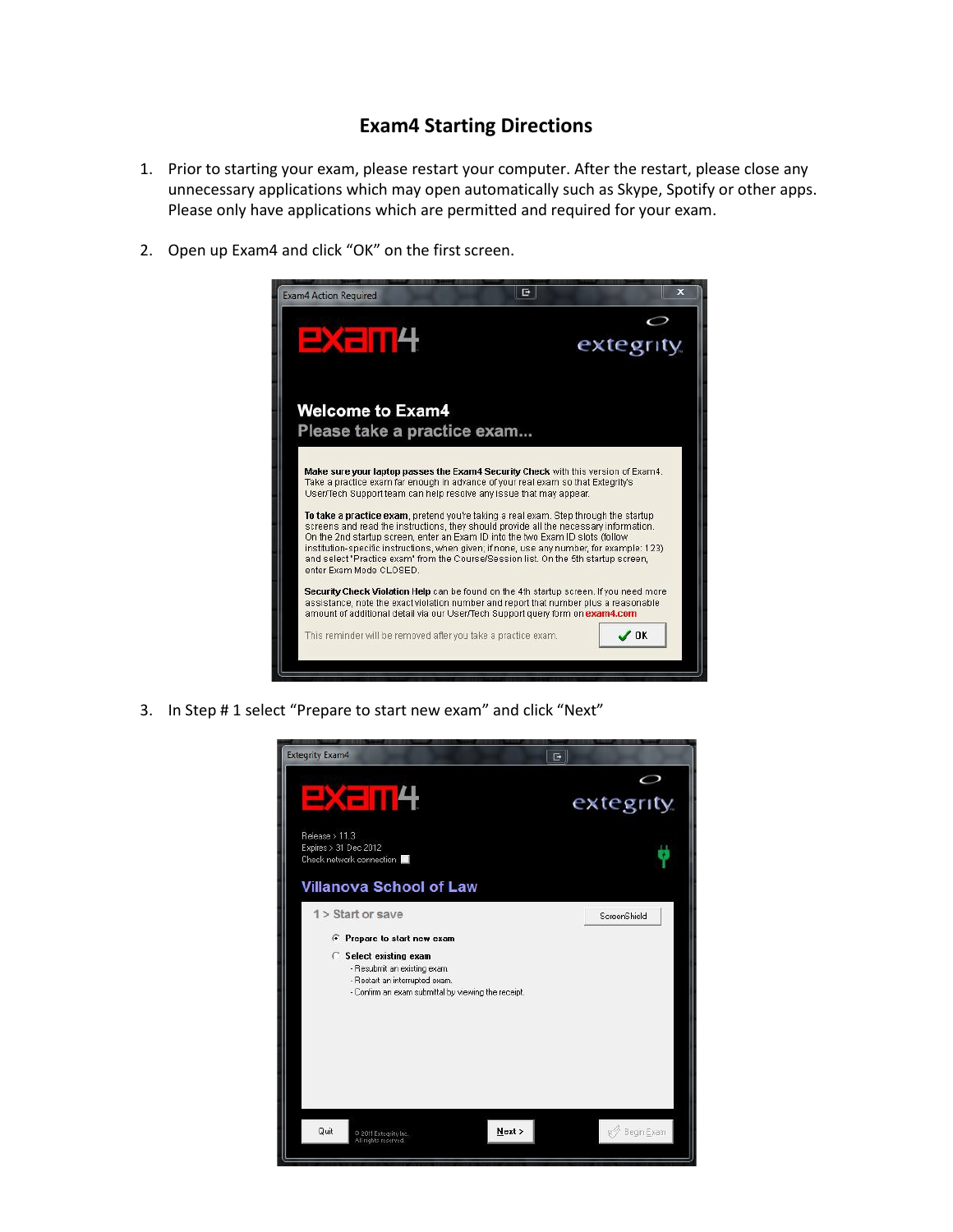4. In Step # 2 enter your Final's Exam ID into the field then re-enter it into the second Exam ID field. Next select the course which is listed by the instructor's last name followed by the course title. Repeat the process in the second course drop-down field then click "Next".

| <b>Extegrity Exam4</b>                                                    | E                    |
|---------------------------------------------------------------------------|----------------------|
| <b>EXE 114</b>                                                            | extegrity            |
| Release > 11.3<br>Expires > 31 Dec 2012<br>Check network connection       |                      |
| <b>Villanova School of Law</b>                                            |                      |
| 2 > Exam ID; Course                                                       |                      |
| Enter your Exam ID for this exam.                                         |                      |
| Exam ID<br>One more time<br>Exam ID                                       |                      |
| Choose the Course for this exam from both lists.                          |                      |
| Course                                                                    |                      |
| Course                                                                    |                      |
| <b>Quit</b><br>$\leq$ Back<br>2011 Extegrity Inc.<br>All rights reserved. | Next ><br>Begin Exam |

5. Confirm the information entered by checking the box "Check box to re-confirm" and then click "OK".

| <b>Extegrity Exam4</b><br>더                                                                                       |
|-------------------------------------------------------------------------------------------------------------------|
| $\scriptstyle\mathcal{O}$<br>2X 114<br>extegrity                                                                  |
| Release > 11.3<br>Expires > 31 Dec 2012<br>Check network connoction<br>더<br>$\mathbf x$<br>Re-confirm Information |
| Villa<br>Re-confirm carefully                                                                                     |
| 2 ><br>Exam ID                                                                                                    |
| 1234                                                                                                              |
| Enter<br>Course                                                                                                   |
| <b>Practice exam</b><br>0                                                                                         |
| □ Check box to re-confirm                                                                                         |
| $\mathscr{D}$ OK<br>X Go back<br>Chod                                                                             |
| Course<br>Practice exam                                                                                           |
| Course Practice exam<br>۰                                                                                         |
|                                                                                                                   |
| Next<br>$\leq$ Back<br>Begin Exam<br>Quit<br>O 2011 Extegrity Inc.<br>All rights reserved.                        |
|                                                                                                                   |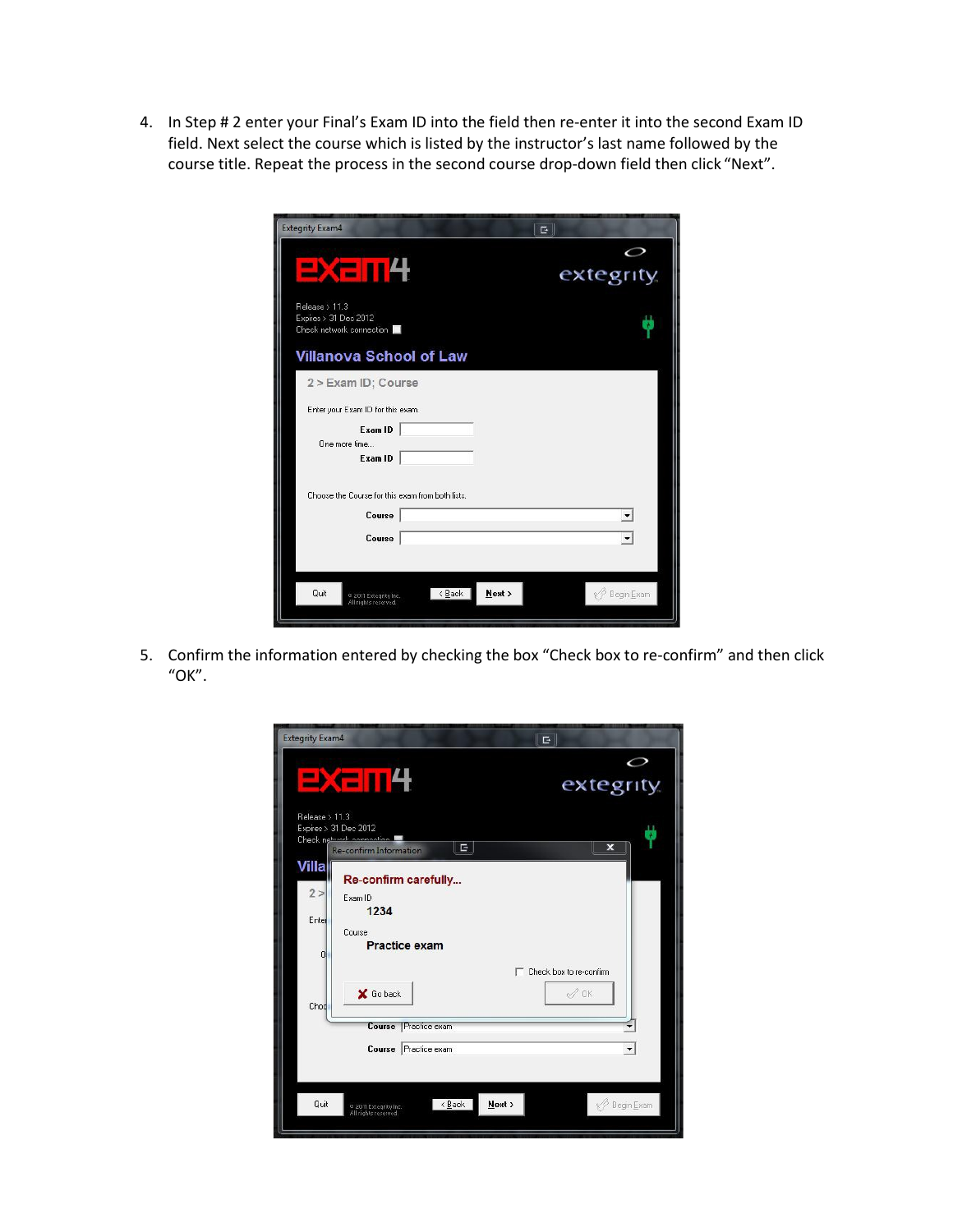6. Step #3 is optional. You may set a countdown time with optional alerts. Click "Next" to proceed.

\* *I suggest not using the countdown time or the alerts as they can give the appearance that your computer has frozen. Please use another timer if possible. For in-class exams, the Honor Board representative will inform the class when the period is nearing the end.*



7. In Step # 4 please read the information, when completed check the "Got it?" box and then Click "Next"

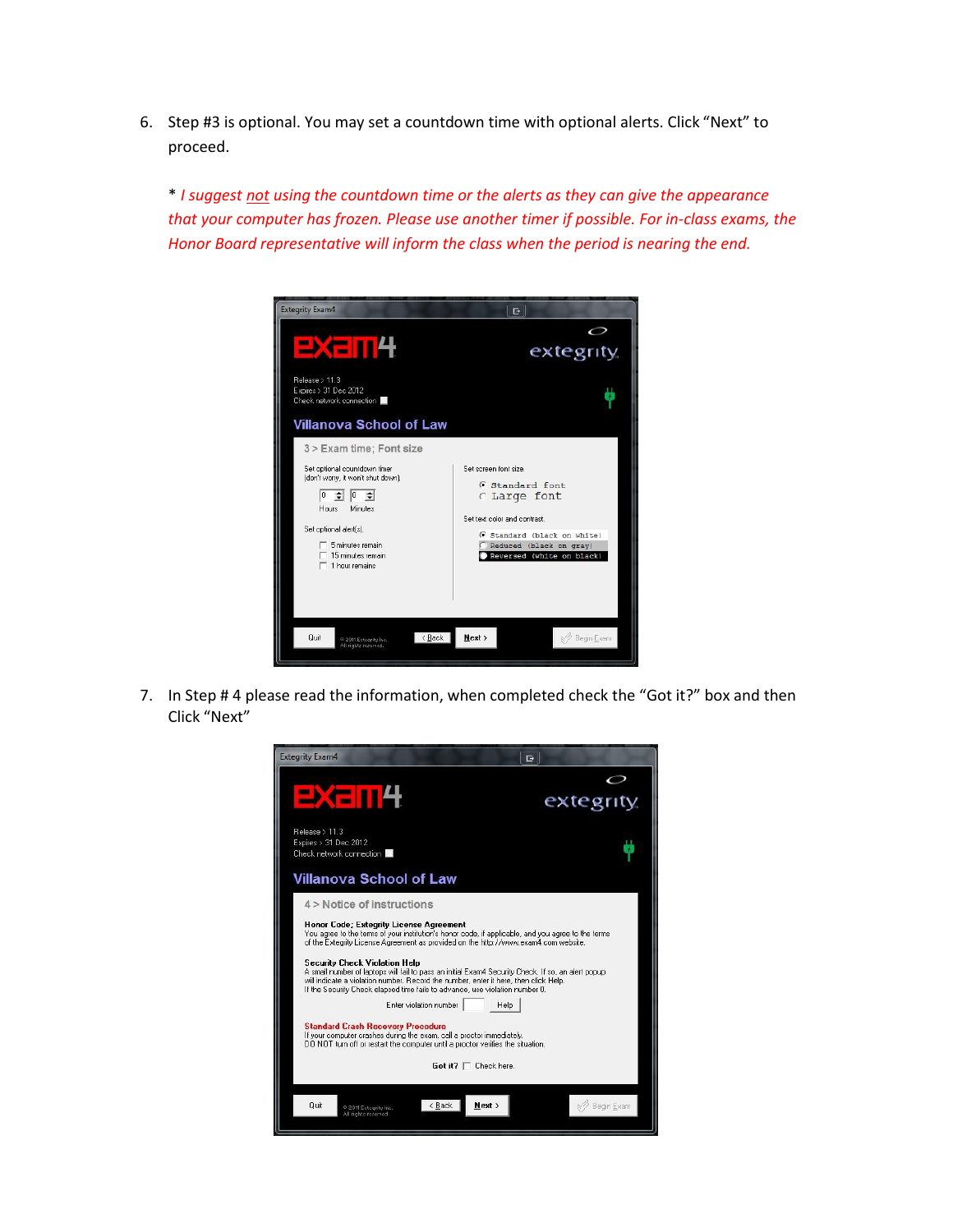8. Step # 5 is used to enter the Exam Mode. The Exam Modes are: **Closed**, **Open** and **Open with Internet**. Here are the 3 settings for each exam mode.

For *Closed Book* Exams, please type the word "CLOSED" into the Exam Mode box.



For Open Book without Internet, please type in "Open" into the box. Do not enter anything into the other two boxes.

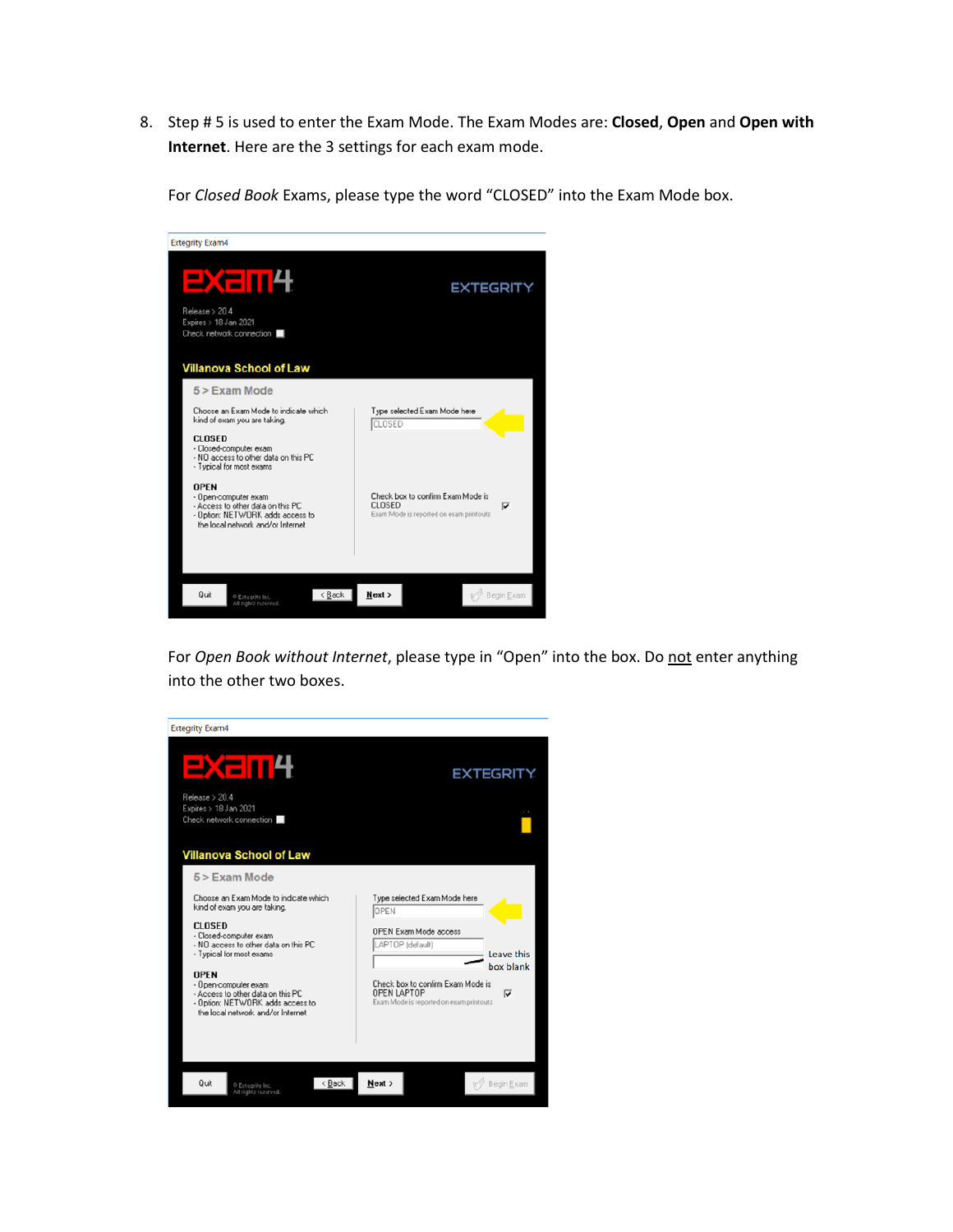For *Open Book with Internet*, type "Open" into the first box. Leave the default information intact in the second box. In the third box, type "Network". This is the setting which will allow you to access the Internet.



Next click the checkbox on the lower right to confirm your selection then click Next. If prompted, reconfirm the exam's mode in the pop-up window then click OK.

9. Step # 6 is the entry point to the exam, wait until you are instructed to start the exam before clicking "Begin Exam" (\* if you're taking the exam off-campus, please refer to the Law School Registrar's Instructions for starting the exam).